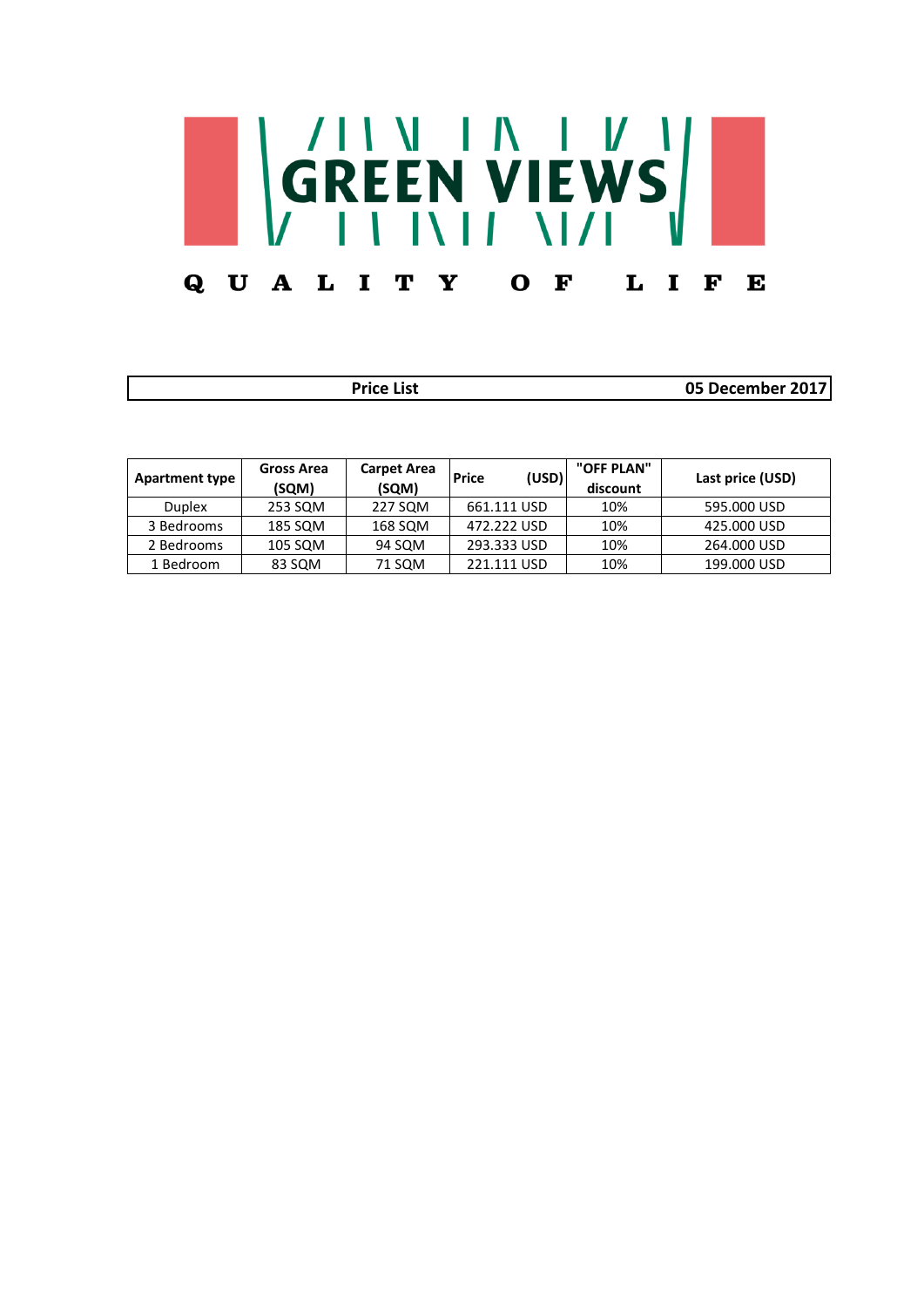## GREEN VIEWS QUALITY O L  $\mathbf I$ F F E

| <b>Rental price list</b> | 05 December 2017 |
|--------------------------|------------------|
|                          |                  |

| <b>Apartment type</b> | Gross Area<br>(SQM) | <b>Carpet Area</b><br>(SQM) | <b>Mothly rent</b> | <b>Service</b><br>Charge | <b>Total Unfurnished</b> |
|-----------------------|---------------------|-----------------------------|--------------------|--------------------------|--------------------------|
| <b>Duplex</b>         | 253 SQM             | 227 SQM                     | 4.000 USD          | 300 USD                  | 4.300 USD                |
| 3 Bedrooms            | 185 SQM             | 168 SQM                     | 3.000 USD          | 300 USD                  | 3.300 USD                |
| 2 Bedrooms            | 105 SQM             | 94 SQM                      | 2.250 USD          | 250 USD                  | 2.500 USD                |
| 1 Bedroom             | 83 SQM              | 71 SQM                      | 1.750 USD          | <b>250 USD</b>           | 2.000 USD                |

| <b>Apartment type</b> | Gross Area<br>(SQM) | <b>Carpet Area</b><br>(SQM) | <b>Mothly rent</b> | <b>Service</b><br>Charge | <b>Total Furnished</b> |
|-----------------------|---------------------|-----------------------------|--------------------|--------------------------|------------------------|
| <b>Duplex</b>         | 253 SQM             | 227 SQM                     | 4.500 USD          | 300 USD                  | 4.800 USD              |
| 3 Bedrooms            | 185 SQM             | 168 SQM                     | 3.500 USD          | 300 USD                  | 3.800 USD              |
| 2 Bedrooms            | 105 SQM             | 94 SQM                      | 2.750 USD          | <b>250 USD</b>           | 3.000 USD              |
| 1 Bedroom             | 83 SQM              | 71 SQM                      | 2.250 USD          | <b>250 USD</b>           | 2.500 USD              |

(\*) Each apartment has one parking space included in the price. An additional parking space can be rented for 200 USD/month.